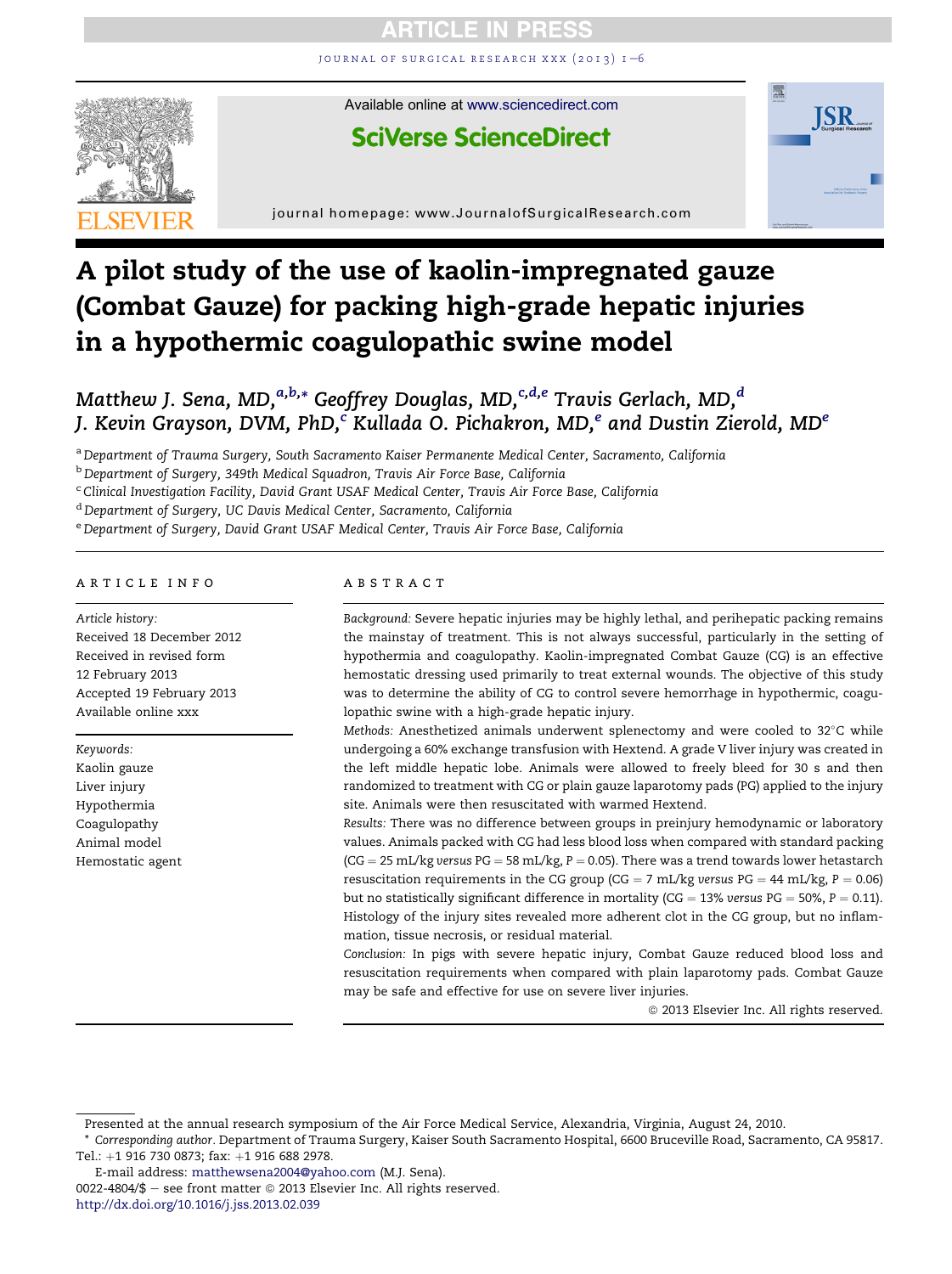# 1. Introduction

Over the last decade, many new hemostatic agents designed to treat life-threatening extremity hemorrhage in the combat environment have been introduced. Most have demonstrated significantly improved control in models of severe arterial and venous hemorrhage  $[1-4]$  $[1-4]$ . Unfortunately, limitations due to the composition of these products (granular agents) and, in some cases, side effects (heat generation) have tempered surgeons' enthusiasm for these products.

Combat Gauze (CG; Z-Medica Corporation, Wallingford, CT) was first marketed in 2007 and has shown significant promise for controlling severe arterial hemorrhage, prompting the Department of Defense Committee on Tactical Combat Casualty Care to endorse the product for external use in Iraq and Afghanistan [\[5\]](#page-4-0). It consists of gauze impregnated with kaolin, a layered silica mineral well known for its ability to initiate the clotting cascade [\[6\]](#page-4-0). Although there have been few published data regarding Combat Gauze, several investigators have demonstrated its hemostatic efficacy in lethal models of extremity and visceral hemorrhage [\[3,4\].](#page-4-0) Anecdotal reports have suggested CG may be effective in the operating room setting where hypothermia and coagulopathy are common occurrences. We sought to determine if CG was effective in controlling hemorrhage in a swine model of severe liver hemorrhage that included hypothermia and dilutional coagulopathy, and whether such use would result in local tissue injury.

## 2. Materials and methods

This study was approved by the Animal Care and Use Committee at David Grant USAF Medical Center, Travis Air Force Base, California. All animals received care and were used in strict compliance with the Guide for the Care and Use of Laboratory Animals in a facility accredited by the Association for the Assessment and Accreditation of Laboratory Animal Care International [\[7\]](#page-4-0).

#### 2.1. Animal preparation

Intact female and castrated male Yorkshire cross-bred swine were obtained from the University of California Davis and acclimated for at least 10 d before use. Prior to surgery, each animal was fasted for 8-12 h but had unlimited access to water. Animals were premedicated with 4.4 mg/kg tiletamine/ zolazepam (Telazol; Fort Dodge Animal Health, Fort Dodge, IA) intramuscularly and 0.1 mg/kg glycopyrrolate intramuscularly. Following isoflurane induction and endotracheal intubation, maintenance anesthesia consisted of 2% isoflurane in 100% oxygen. Animals were ventilated with tidal volumes of 7-10 mL/kg and a respiratory rate of 10-15 breaths/min sufficient to maintain end-tidal  $CO<sub>2</sub>$ between 35 and 45 mm Hg. Arterial blood pressure was monitored through a catheter placed in the carotid artery and fluids were administered through an internal jugular vein catheter, both placed through a longitudinal neck incision. Exsanguination was performed through a catheter placed in the median saphenous branch of a superficial femoral artery. Splenectomy was carried out through a midline laparotomy, the spleen weighed, and a volume of lactated Ringer's solution equal to three times the spleen weight was infused prior to obtaining baseline hemodynamic and laboratory data [\[8,9\]](#page-4-0).

#### 2.2. Hypothermia and dilutional coagulopathy protocol

Dilutional coagulopathy was induced through a 60% exchange transfusion using 6% hetastarch in lactated Ringer's solution (Hextend; Hospira, Lake Forest, IL) as described by Delgado and others  $[10-12]$  $[10-12]$  $[10-12]$ . Briefly, the total blood volume was calculated and 60% of this value was removed through the femoral artery catheter during three successive 10-min periods with a 3-min equilibration interval between each period. Simultaneously, an equal volume of roomtemperature (25°C) Hextend was infused through the internal jugular vein catheter at the same rate as the blood removal. Hypothermia was achieved through a combination of the room-temperature Hextend infusion, external cooling, and intra-abdominal ice packs to achieve a preinjury core temperature of 32 $\degree$ C  $\pm$  0.5 $\degree$ C. The minimal blood loss that occurred during instrumentation and splenectomy was measured but was not considered part of the preinjury hemorrhage volume or part of the calculated Hextend replacement volume.

#### 2.3. Liver injury

Through the midline laparotomy, the left medial lobe of the liver was identified and resected using a wire saw placed at the central posterior cleft and advanced anteriorly to sever the lobe. This resulted in a reproducible cut surface area incorporating a central hepatic vein and multiple portal venous and hepatic arterial branches. In our laboratory, this injury has a mortality of approximately 50% by 1 h when treated with standard gauze packing in the absence of hypothermia or coagulopathy [\[12\]](#page-4-0). The injuries were made by the primary investigator, who was masked to the treatment arm at the time of injury.

Following lobectomy, the cut surface was allowed to bleed freely for 30 s. Intraperitoneal blood was not suctioned so that packing would be applied through a pool of blood. After the 30-s period, the cut surface was packed using either CG or a single plain gauze laparotomy pad (PG) randomly assigned for each animal. Randomization was performed by an individual not directly involved in the procedure, with the primary surgeon masked to the treatment arm until the point of application. Application of CG and PG were immediately followed by the placement of two additional PG laparotomy pads and manual pressure for 3 min. After 3 min of manual pressure, between six and 10 additional PG were placed directly on top of the injury as well as above and below the injury in a manner consistent with perihepatic packing of human injuries (total of 9-13 pads). All materials placed in the abdomen were weighed prior to surgery. The abdomen was then closed using towel clamps and the animals were observed for up to 2 h or until they expired.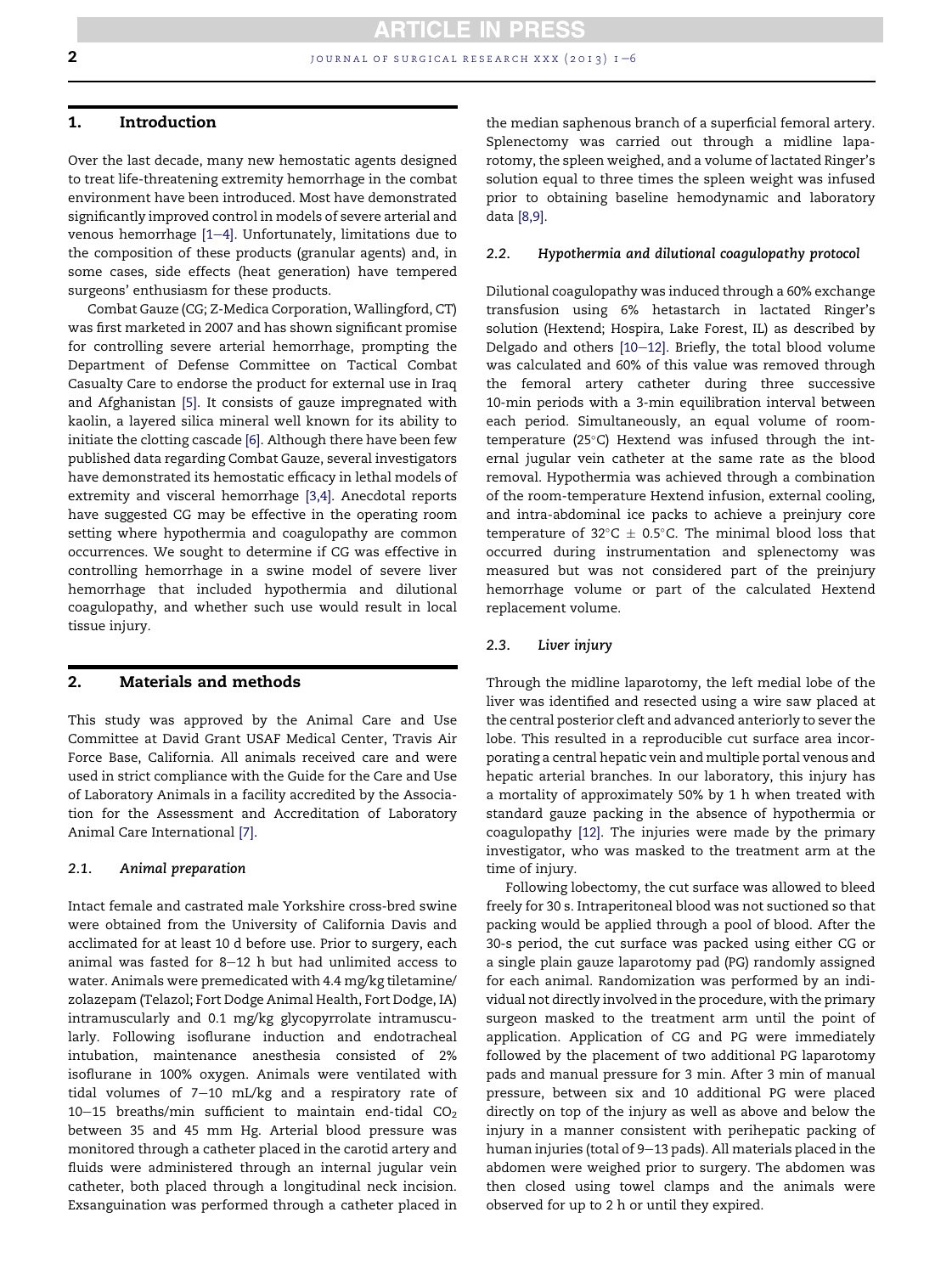#### <span id="page-2-0"></span>2.4. Resuscitation

Animals were resuscitated with warmed Hextend to achieve a target mean arterial pressure (target MAP) of 80% of the preinjury MAP [\[10\].](#page-4-0) After the 30 s bleeding period and for 1 h post injury, the animal received a Hextend bolus whenever the MAP was 10% below the target MAP and stopped when the target MAP was achieved. This continued until 60 min postinjury, at which point no further resuscitation fluid was given regardless of the MAP.

#### 2.5. Data collection

In addition to observing MAP, core temperature, electrocardiogram, mean arterial pressure, and blood oxygenation were monitored throughout the experiment. Arterial blood samples were initially obtained for complete blood count, prothrombin time/International Normalized Ratio (PT/INR), fibrinogen, and arterial blood gas pre-injury, and PT/INR, fibrinogen, and arterial blood gas assays were repeated immediately after the liver injury and at 30-min intervals until the end of the experiment. Subsequently, each animal was humanely euthanized by intravenous injection of a lethal dose of pentobarbital (390 mg/mL and 1 mL/3 kg). All materials were weighed at the end of the experiment to determine the amount of blood lost into the pads. Pictures were taken of the injury and adjacent tissues, and the surface area of each liver injury was measured with image processing and analysis software (Image-Pro; MediaCybernetics, Bethesda, MD). Tissue samples from the injured liver and adjacent tissues were obtained and saved in 10% buffered formalin solution for later analysis by histologists masked to treatment group and survival duration.

#### 2.6. Data analysis

Numerical data are presented as medians and interquartile ranges. Because this was a pilot study and sample sizes were small, all data were analyzed using nonparametric methods, including the Wilcoxon signed rank test for matched data and the Wilcoxon-Mann-Whitney 2-sample statistic [\[13\]](#page-5-0). Results were considered statistically significant when P was less than 0.05.

### 3. Results

Eight animals were randomly assigned to each treatment. There were no significant differences in preinjury hemodynamic and laboratory parameters between the CG and PG groups (Table 1). All animals achieved the target temperature range of  $32^{\circ}C \pm 0.5^{\circ}C$  prior to creation of the liver injury. Complete blood count and coagulation parameters for both groups were within reference ranges for our laboratory. The small amounts of preinjury blood loss were similar.

By 5 min post-injury, animals in both groups experienced a significant decrease in MAP when compared with baseline values. However, on average, animals treated with CG remained at or above their target MAP throughout the entire study period, whereas animals receiving PG were generally

| Table $1$ – Baseline physiology and hematology<br>parameters by treatment group at baseline.                                                                                                 |              |             |         |  |  |  |
|----------------------------------------------------------------------------------------------------------------------------------------------------------------------------------------------|--------------|-------------|---------|--|--|--|
| Value                                                                                                                                                                                        | Combat Gauze | Plain gauze | P value |  |  |  |
| Body weight (kg)                                                                                                                                                                             | 46(9)        | 48 (13)     | 0.79    |  |  |  |
| Sex (male:female)                                                                                                                                                                            | 5:3          | 5:3         | 1.00    |  |  |  |
| Temperature $(^{\circ}C)$                                                                                                                                                                    | 32.1(0.4)    | 31.8(0.7)   | 0.06    |  |  |  |
| MAP (mm Hg)                                                                                                                                                                                  | 77(13)       | 76 (14)     | 0.49    |  |  |  |
| WBC (1000/µL)                                                                                                                                                                                | 12.2(4.2)    | 11.0(3.6)   | 0.40    |  |  |  |
| RBC $(10^6/\mu L)$                                                                                                                                                                           | 5.9(0.9)     | 5.5(0.8)    | 0.83    |  |  |  |
| $HCT$ (%)                                                                                                                                                                                    | 26(4)        | 26(2)       | 0.67    |  |  |  |
| PLT $(1000/\mu L)$                                                                                                                                                                           | 234 (73)     | 199 (193)   | 0.82    |  |  |  |
| PT(s)                                                                                                                                                                                        | 10(1)        | 11(1)       | 0.11    |  |  |  |
| <b>INR</b>                                                                                                                                                                                   | 1(0)         | 1(1)        | 0.12    |  |  |  |
| Fibrinogen (mg/dL)                                                                                                                                                                           | 357 (83)     | 376 (103)   | 0.48    |  |  |  |
| Blood loss (mL/kg)                                                                                                                                                                           | 3.5(3.9)     | 2.1(2.7)    | 0.34    |  |  |  |
| $HCT$ = hematocrit; INR = International Normalized Ratio; MAP =<br>mean arterial pressure; $PLT =$ platelets; $PT =$ prothrombin time;<br>$RBC = red blood count$ ; WBC = white blood count. |              |             |         |  |  |  |

Both groups  $n = 8$ , median (interquartile range), except for sex.

below their target MAP (Fig. 1). By 30 min post-injury, there was a demonstrable difference in the hematocrit between the CG and PG groups; however, this did not achieve statistical significance ( $P = 0.06$ ). All parameters—MAP, hematocrit, PT/INR, and fibrinogen concentration-were notably lower than baseline values ([Table 2](#page-3-0)), as would be expected following the injury and Hextend exchange transfusion.

The liver injury was reproduced in all animals, as demonstrated by a similar cut surface area in the CG and PG groups [\(Table 3\)](#page-3-0). Survival for the CG group (88%) exceeded the PG group (50%), although the results were not statistically significant ( $P = 0.11$ ). Animals treated with CG maintained a higher MAP following injury (55 versus 50 mm Hg,  $P = 0.27$ ) and required less Hextend per unit of body weight to maintain their target MAP than did those treated with PG (7 versus 44 mL/kg,  $P = 0.06$ ). Most notably, animals in the CG group lost considerably less blood than those in the PG group (25 versus 58 mL/kg,  $P = 0.05$ ).

Multiple liver sections from each animal were evaluated in a masked fashion by two independent histologists, who each



Fig.  $1$  – Percentage of target MAP over time for CG and PG groups.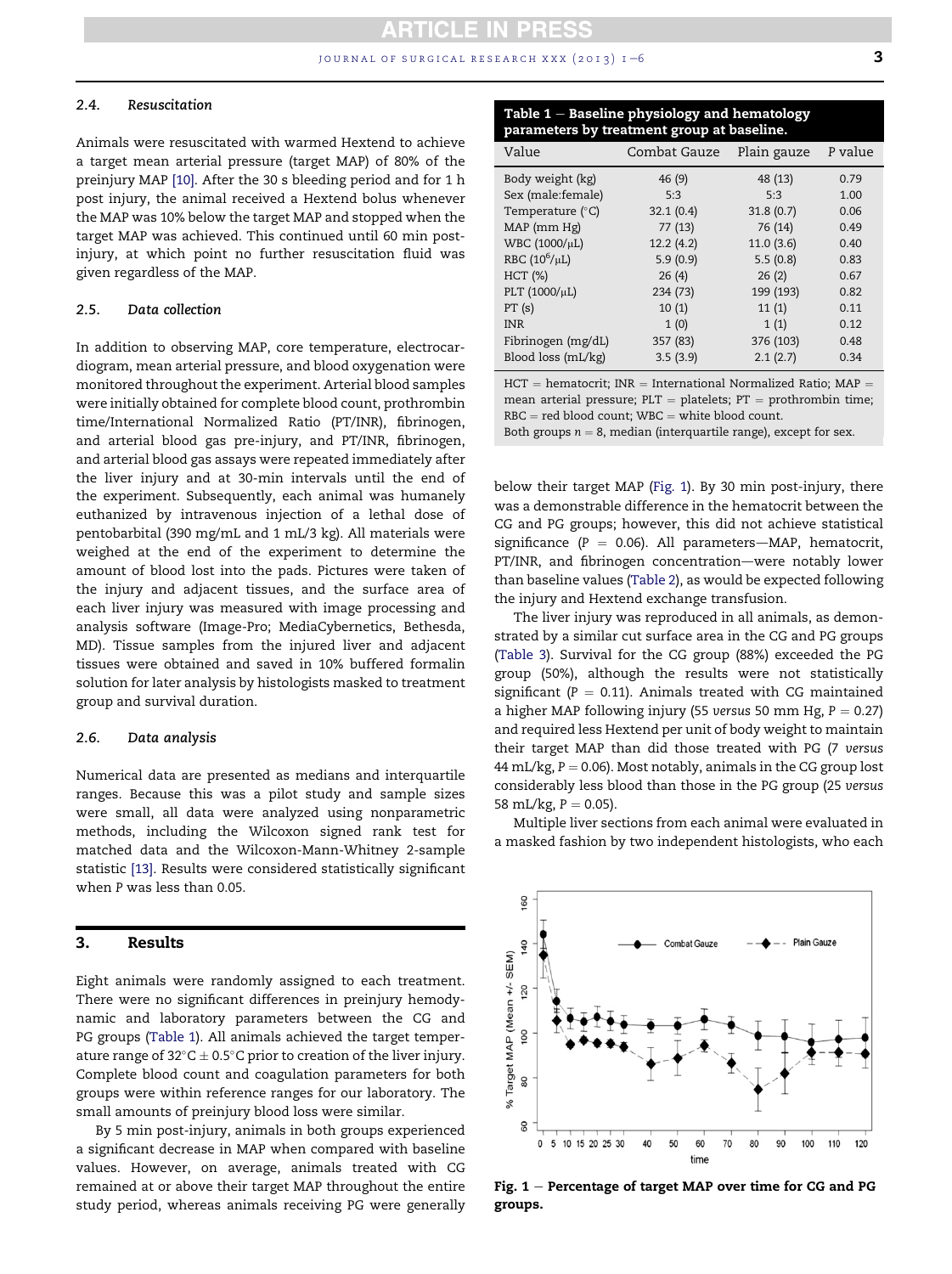<span id="page-3-0"></span>

| Table $2$ – Physiology and hematology parameters by<br>treatment group 30 min following injury. |              |             |         |  |  |  |
|-------------------------------------------------------------------------------------------------|--------------|-------------|---------|--|--|--|
| Value                                                                                           | Combat Gauze | Plain gauze | P value |  |  |  |
| Temperature $(°C)$                                                                              | $32(1)^*$    | 32(1)       | 0.34    |  |  |  |
| MAP (mm Hg)                                                                                     | 55 $(13)*$   | 50 $(11)^*$ | 0.27    |  |  |  |
| <b>HCT</b> (%)                                                                                  | $15(4)^*$    | $12(4)^*$   | 0.06    |  |  |  |
| PT(s)                                                                                           | $12(4)^*$    | $13(2)^*$   | 0.90    |  |  |  |
| <b>INR</b>                                                                                      | 1(0.1)       | 1(0.1)      | 0.26    |  |  |  |
| Fibrinogen (mg/dL)                                                                              | $174(44)^*$  | 156 (50)*   | 0.27    |  |  |  |

 $HCT =$  hematocrit; INR = International Normalized Ratio; MAP = mean arterial pressure;  $PT =$  prothrombin time. Both groups  $n = 8$ , median (interquartile range).

\* Significantly different from baseline value in [Table 1.](#page-2-0)

graded the entire wound surface of the specimen on surface clot formation, subsurface congestion in adjacent liver sinusoids, and evidence of hepatocyte necrosis. There was good agreement between observers (data not shown). Qualitatively, liver sections exposed to CG were more likely to contain surface clot than those exposed to PG, although congestion in adjacent sinusoids was similar in both groups. Neither hepatocyte necrosis nor increased inflammatory response was observed in sections exposed to either product, and there was no evidence of a residual foreign matter in sections exposed to CG by either visible or polarized light (Fig. 2).

## 4. Discussion

In this pilot study, we evaluated the use of Combat Gauze for the management of a severe liver injury. Despite the small sample size, we were able to demonstrate a trend for lower blood loss and lower resuscitation volumes to maintain a predetermined mean arterial pressure after liver packing was initiated.

Uncontrolled hemorrhage is the leading cause of death following trauma. Although tourniquets have been a major improvement in the treatment of severe extremity injuries, injuries not amenable to tourniquets, including proximal limb and truncal injuries, continue to present a significant problem for medics and surgeons. Newer topical hemostatic agents have been developed to treat these injuries, and there is some evidence that these products have saved lives in combat [\[14\].](#page-5-0) At this time, the products are labeled for external use only, presumably due to difficulty handling the material and the potential for tissue injury. Although available data for CG do not suggest obvious concern for internal use, other agents

| Table $3$ – Outcome measures.                                                                                  |                                 |                                    |                             |  |  |
|----------------------------------------------------------------------------------------------------------------|---------------------------------|------------------------------------|-----------------------------|--|--|
| Value                                                                                                          | Treatment Control P value       |                                    |                             |  |  |
| Injury area $\rm (cm^2)$<br>Hextend administered (mL/kg)<br>Blood loss (mL/kg)<br>Survival to 120 min (yes:no) | 37(6)<br>7(29)<br>25(25)<br>7.1 | 36(8)<br>44 (45)<br>58 (56)<br>4.4 | 046<br>0.06<br>0.05<br>0.11 |  |  |
| Both groups $n = 8$ , median (interquartile range), except for survival.                                       |                                 |                                    |                             |  |  |



Fig.  $2$  – Photomicrograph of a representative liver section treated with CG. Note fibrinous clot formation on cut surface (notched arrow) and subsurface hemorrhage (solid arrow).

may produce thermal injury (granular Quik Clot) and have the potential for local thrombosis and particle embolization (WoundStat) [\[15,16\]](#page-5-0).

Kaolin-impregnated gauze (Combat Gauze) is a topical hemostatic agent that functions through direct activation of the intrinsic and common pathways [\[3,4,6,17\].](#page-4-0) The kaolin is impregnated into standard gauze and is therefore easy to apply and remove. Several investigators have presented data supporting the use of this agent in extremity and visceral injuries [\[4,18,19\]](#page-4-0). To date, Combat Gauze has not been evaluated for the treatment of visceral injuries in the setting of hypothermia and coagulopathy. Despite aggressive warming and early plasma transfusion, these conditions may still occur with severe hemorrhage from hepatic and other visceral injuries. Our results suggest that Combat Gauze may be effective under these conditions, as we observed a trend towards reduced blood loss, lower resuscitation requirements, and less mortality in this highly lethal swine liver injury model.

In this study, we made no effort to suction blood away from the cut surface prior to applying CG in order to determine if this agent remained effective when applied through a pool of blood. This characteristic is particularly important given that severe hepatic injuries often result in rapid hemorrhage that is difficult to evacuate prior to packing. In addition, injuries to areas such as the dome (Couinaud segments 7 and 8) or caudate (segment 1) are not easily visualized. In these cases, manual packing is generally done prior to complete evacuation of the blood. This is not unique to liver injuries, and Combat Gauze has the potential to significantly reduce blood loss from other visceral and possibly truncal vascular injuries.

The most obvious limitation to our study is the sample size. Preliminary work in our laboratory suggested that the injury, combined with hypothermia and coagulopathy, would produce a much higher mortality in the PG group.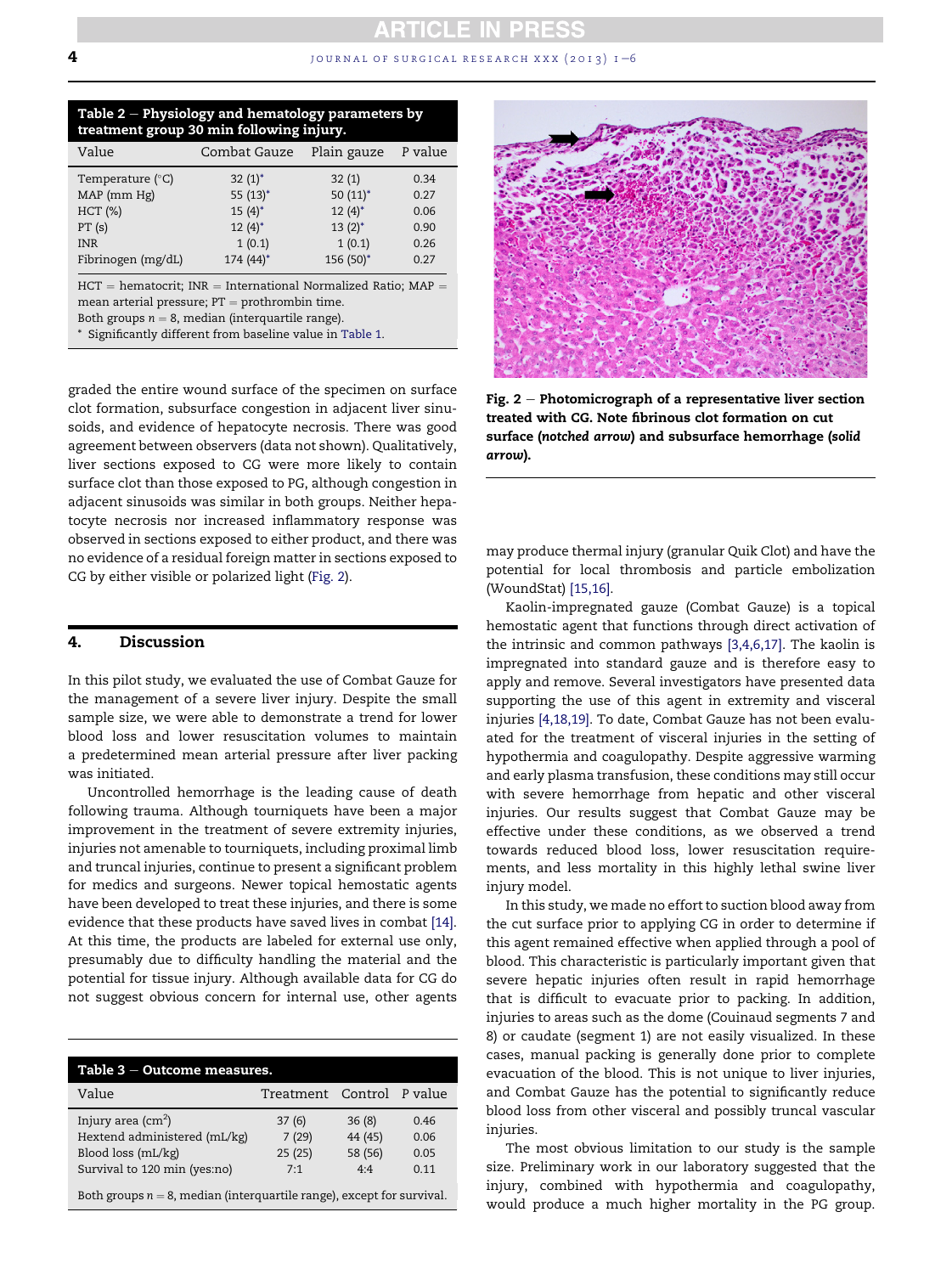<span id="page-4-0"></span>Unfortunately, we were not able to reproduce the results of others with respect to coagulopathy, and this likely contributed to the higher-than-anticipated survival in the PG group. Although the reasons for this are not entirely clear, differences in premorbid variables such as nutritional status or sex makeup of the experimental cohort could potentially influence their response to an induced coagulopathy. For example, the hematocrit and postdilutional fibrinogen levels in our study showed a 40%-50% decline from baseline, suggesting that the dilutional effect of Hextend was effective. Unfortunately, the postdilutional fibrinogen remained well within normal range in both groups (median values: CG 174 mg/dL and PG 156 mg/dL, [Table 2\)](#page-3-0), which translated into a modest 20% increase in the prothrombin time ([Tables 1](#page-2-0) and [2](#page-3-0)). This is notably different from the results published by Delgado et al., who reported a decline from approximately 160 mg/dL at baseline to approximately 97 mg/dL posthemodilution, which translated to a nearly 50% increase in the prothrombin time [10].

It remains to be demonstrated that Combat Gauze is free of long-term side effects, as has been found with some granular hemostatic products [\[15,16\]](#page-5-0). Although Combat Gauze is not itself a granular agent, it is possible that residual kaolin on the liver surface could initiate a local foreign body or inflammatory response, placing the patient at risk for postoperative complications. Both gross and microscopic tissue evaluation in our study found no evidence of residual kaolin on the liver surface. Ultimately, survival studies will need to address this concern.

High-grade liver injuries can present a significant operative challenge to experienced trauma surgeons, and surgical packing is the mainstay of therapy. Adjuncts such as angioembolization are effective, but they require patient transport and result in a significant time delay at most institutions. In addition, this procedure is not universally available and addresses only one component of hepatic bleeding. Other, currently available topical hemostatic agents such as thrombin, topical collagen (Avitene), and cellulose (Surgicel) are frequently employed, but data supporting the efficacy of these products are lacking. In addition, some of these are expensive and require preparation, making them less than ideal for frequent or routine use. Newer, biologically active dressings are being studied and include the Fibrin patch and Fibrin Adhesive STat (FAST) dressing (dried fibrinogen, thrombin, Factor XIII) [10,19,20]. Their theoretical advantage over mineral-based hemostatic dressings, particularly in systemic coagulopathy, is obvious and has been demonstrated experimentally. Although potentially effective, they are not currently FDA approved and are likely to have significant cost constraints that may limit availability or application. CG is comparatively inexpensive (approximately  $$30-\$40$  for a 3 inch  $\times$  4 yard roll) and can be applied in an identical fashion to traditional packing.

In this model of severe liver injury, intracorporeal packing with Combat Gauze reduced blood loss and resuscitation requirements. Although mortality was lower, the study size was relatively small and there was no significant difference mortality. Further studies are necessary to ultimately prove efficacy. Combat Gauze has the potential to be a useful adjunct for treatment of severe liver injuries.

#### Disclaimer

The animals involved in this study were procured, maintained, and used in accordance with the Laboratory Animal Welfare Act of 1966, as amended, and NIH 80-23, Guide for the Care and Use of Laboratory Animals, National Research Council. The views expressed in this material are those of the authors and do not reflect the official policy or position of the U.S. Government, the Department of Defense, or the Department of the Air Force. The work reported herein was performed under United States Air Force Surgeon General-approved Clinical Investigation No. FDG20090045A.

#### Acknowledgment

The authors would like to thank Ms Jamie Case and Mr Jim Larsen for providing outstanding animal care and Mr Carl Gibbens for his excellent histology support.

#### references

- [1] Pusateri AE, Holcomb JB, Kheirabadi BS, et al. Making sense of the preclinical literature on advanced hemostatic products. J Trauma 2006;60:674.
- [2] Ward KR, Tiba MH, Holbert WH, et al. Comparison of a new hemostatic agent to current hemostatic agents in a swine model of lethal extremity arterial hemorrhage. J Trauma 2007;63:276.
- [3] Kheirabadi BS, Edens JW, Terrazas, et al. Comparison of new hemostatic granules/powders with currently deployed hemostatic products in a lethal model of extremity arterial hemorrhage in swine. J Trauma 2009;66:316.
- [4] Arnaud F, Teranishi K, Okada T, et al. Comparison of Combat Gauze and TraumaStat in two severe groin injury models. J Surg Res 2011;169:92.
- [5] Tactical combat casualty care guidelines, [http://www.health.](http://www.health.mil/Libraries/120917_TCCC_Course_Materials/TCCC-Guidelines-120917.pdf) [mil/Libraries/120917\\_TCCC\\_Course\\_Materials/TCCC-Guidelines-](http://www.health.mil/Libraries/120917_TCCC_Course_Materials/TCCC-Guidelines-120917.pdf)[120917.pdf;](http://www.health.mil/Libraries/120917_TCCC_Course_Materials/TCCC-Guidelines-120917.pdf) 2012 [accessed 20.01. 13].
- [6] Bates SM, Weitz JI. Coagulation assays. Circulation 2005; 112:53.
- [7] Institute for Laboratory Animal Resources. NRC. Guide for the care and use of laboratory animals. Washington, DC: National Academy Press; 1996.
- [8] Clay JG, Grayson K, Zierold D. Comparative testing of new hemostatic agents in a swine model of extremity arterial and venous hemorrhage. Mil Med 2010;175:280.
- [9] Sondeen JL, Pusateri AE, Coppes VG, et al. Comparison of 10 different hemostatic dressings in an aortic injury. J Trauma 2003;54:280.
- [10] Delgado AV, Kheirabadi BS, Fruchterman TM, et al. A novel biologic hemostatic dressing (fibrin patch) reduces blood loss and resuscitation volume and improves survival in hypothermic, coagulopathic swine with grade V liver injury. J Trauma 2008;64:75.
- [11] Cho SD, Holcomb JB, Tieu BH, et al. Reproducibility of an animal model simulating complex combat-related injury in a multiple-institution format. Shock 2009;31:87.
- [12] Clay JG, Zierold D, Grayson K, Battistella FD. Application of a dextran polymer hemostatic dressing (Bloxx) improves survival in a swine model of lethal liver injury. J Surg Res 2009;155:89.